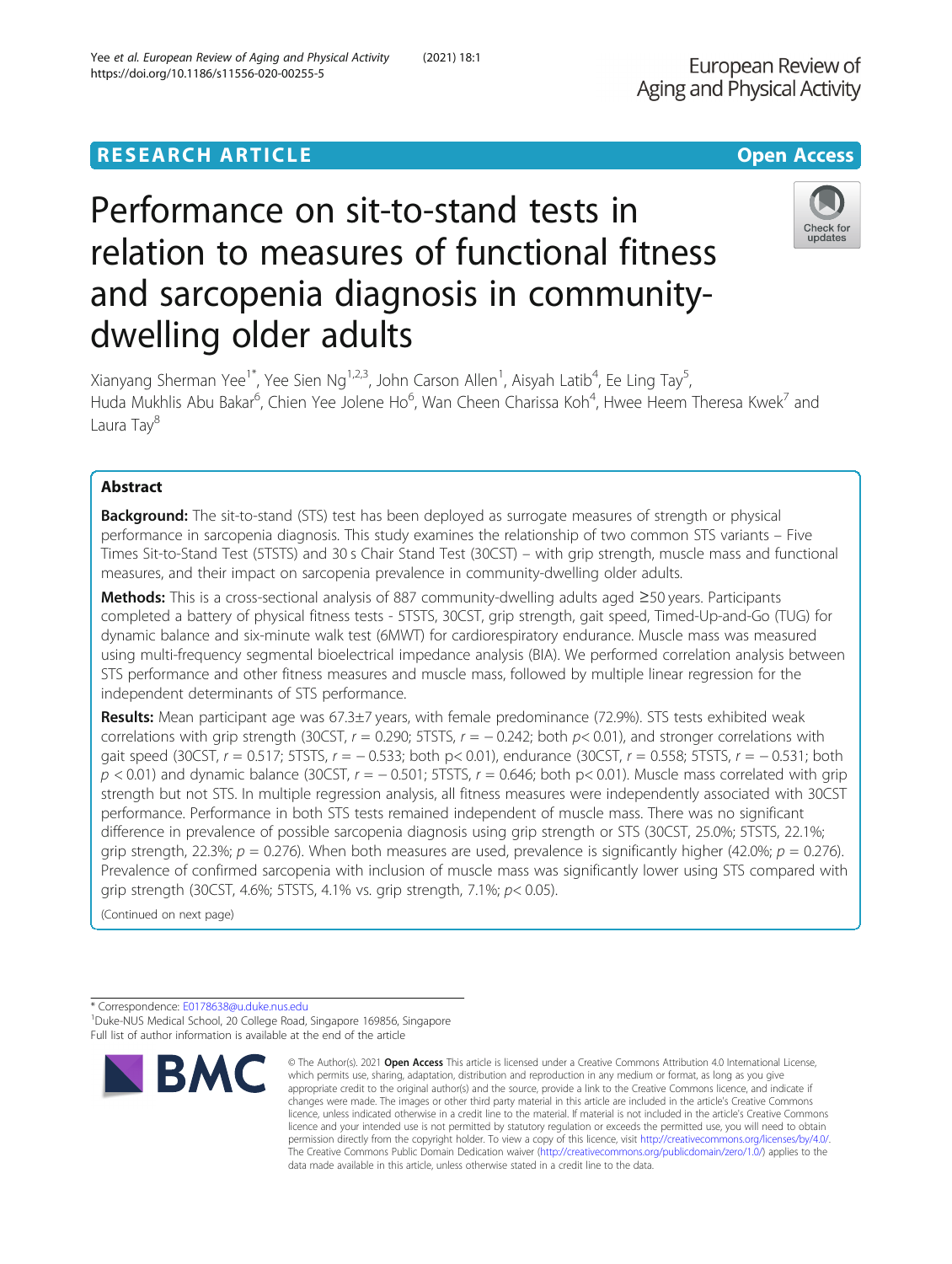#### (Continued from previous page)

**Conclusion:** In the sarcopenia construct, STS tests better represents muscle physical performance rather than muscle strength. Different subsets of population with possible sarcopenia are identified depending on the test used. The lack of association of STS performance with muscle mass results in a lower prevalence of confirmed sarcopenia compared with grip strength, but may better reflect changes in muscle quality.

Keywords: Sarcopenia, Sit-to-stand tests, Grip strength, Elderly, Functional fitness

## Introduction

Maintenance of functional fitness is necessary for avoiding mobility disability in an aging population. Muscle strength features as a key component of functional fitness, alongside aerobic endurance, flexibility and dynamic balance. Sarcopenia is characterized by age-related loss of skeletal muscle, and contributes to adverse health outcomes in older adults [[1](#page-8-0)]. Muscle strength is regarded as the most reliable measure of muscle function and is the primary parameter of sarcopenia in the updated definition proposed by the European Working Group on Sarcopenia in Older People (EWGSOP2) [[2](#page-8-0)]. While hand grip dynamometry has traditionally been used as a measure of muscle strength in the assessment of sarcopenia, lower body strength may better associate with functional activities and mobility tasks compared with grip strength, being necessary for Activities of Daily Living (ADLs) such as transfers, walking and stairs climbing [\[3](#page-8-0)]. From a broader perspective in Sarcopenia, optimal muscle quality as a primary physiological construct determines good muscle function. Muscle quality outcomes extend beyond strength and force production and includes intact metabolism, thermoregulation, signaling and myokine production [[4](#page-8-0)]. Ideally, muscle assessments should also incorporate changes in muscle quality in aging.

Sit-to-Stand (STS) tests are used to evaluate lower body strength in the community  $[3, 5, 6]$  $[3, 5, 6]$  $[3, 5, 6]$  $[3, 5, 6]$  $[3, 5, 6]$ , and are simple to set up, easily conducted by trained, non-medical people, and manageable in restricted spaces [\[7](#page-8-0)–[10](#page-8-0)]. Test standardization protocols have been described [\[11](#page-8-0)], with normative values available both in Western and Asian populations [[3,](#page-8-0) [5](#page-8-0), [6](#page-8-0), [12](#page-8-0)]. Two commonly used STS test protocols are the time taken to complete five repetitions (5TSTS) [[13](#page-8-0)] and the maximum number of chair stands within 30 s (30CST) [[5](#page-8-0)]. The 30CST allows assessment of a wide range in ability and facilitates longitudinal monitoring of rehabilitation, as the 5TSTS may be limited by a floor effect in individuals with moderate to severe mobility limitations preventing completion of five repetitions [[5\]](#page-8-0). Both tests are well validated with good test-retest and inter-rater reliability, and cutoff values for predicting adverse outcomes are available [[14](#page-9-0), [15](#page-9-0)]. In addition, worse performance on STS tests are correlated with poorer muscle quality outcomes including ectopic fat infiltration in muscle (myosteatosis) from impaired muscle metabolism [[4,](#page-8-0) [16\]](#page-9-0).

However, there is conflicting literature behind the fundamental construct underlying the STS test. It is unclear if STS tests better reflect muscle strength or physical performance in the diagnosis of sarcopenia. While STS is accepted as a proxy for lower limb strength in the revised EWGSOP2 operational diagnosis of sarcopenia [[2\]](#page-8-0), it is considered a surrogate measure for physical performance alongside gait speed and the Short Physical Performance Battery (SPPB) in the recent Asian Working Group for Sarcopenia (AWGS 2019) guidelines [\[9,](#page-8-0) [17](#page-9-0)]. Nonetheless, both approaches are prevalent in literature. STS tests are still widely used as measures of strength [[3,](#page-8-0) [6\]](#page-8-0), and are well correlated with objective strength testing such as leg-press resistance [\[5](#page-8-0)] and power-rigs [[18\]](#page-9-0). However, prior studies suggest that STS is not a mere proxy for muscle strength, but also reflects endurance, balance and mobility [[19\]](#page-9-0). While the 5TSTS test has been demonstrated to be an appropriate surrogate for gait speed in sarcopenia diagnosis [[9\]](#page-8-0), no study has yet examined the utility of 30CST as a measure of strength or physical performance despite it being an easier to perform STS test-variant in the elderly.

We hypothesize that in the sarcopenia construct, the 5TSTS and 30CST have stronger correlations to physical performance measures compared to muscle strength measures. We further hypothesize that the prevalence of sarcopenia will be significantly different if the STS tests were used instead of grip strength tests in conjunction with muscle mass measurements on BIA. Finally, we also aim to determine predictors of STS performance with a comprehensive set of demographic, health, social, behavioral and physical assessment variables.

# Methodology

### Study population

The Individual Physical Proficiency Test for Seniors (IPPT-S) is an ongoing community-based programme designed to promote fitness and prevent or delay sarcopenia and frailty among older adults [\[20\]](#page-9-0). Eight hundred eighty-seven participants have since been recruited and included in this cross-sectional analysis. Ethics approval was obtained from Singhealth Institutional Review Board.

Eligible participants were aged > 50 years old, community dwelling and able to ambulate independently (with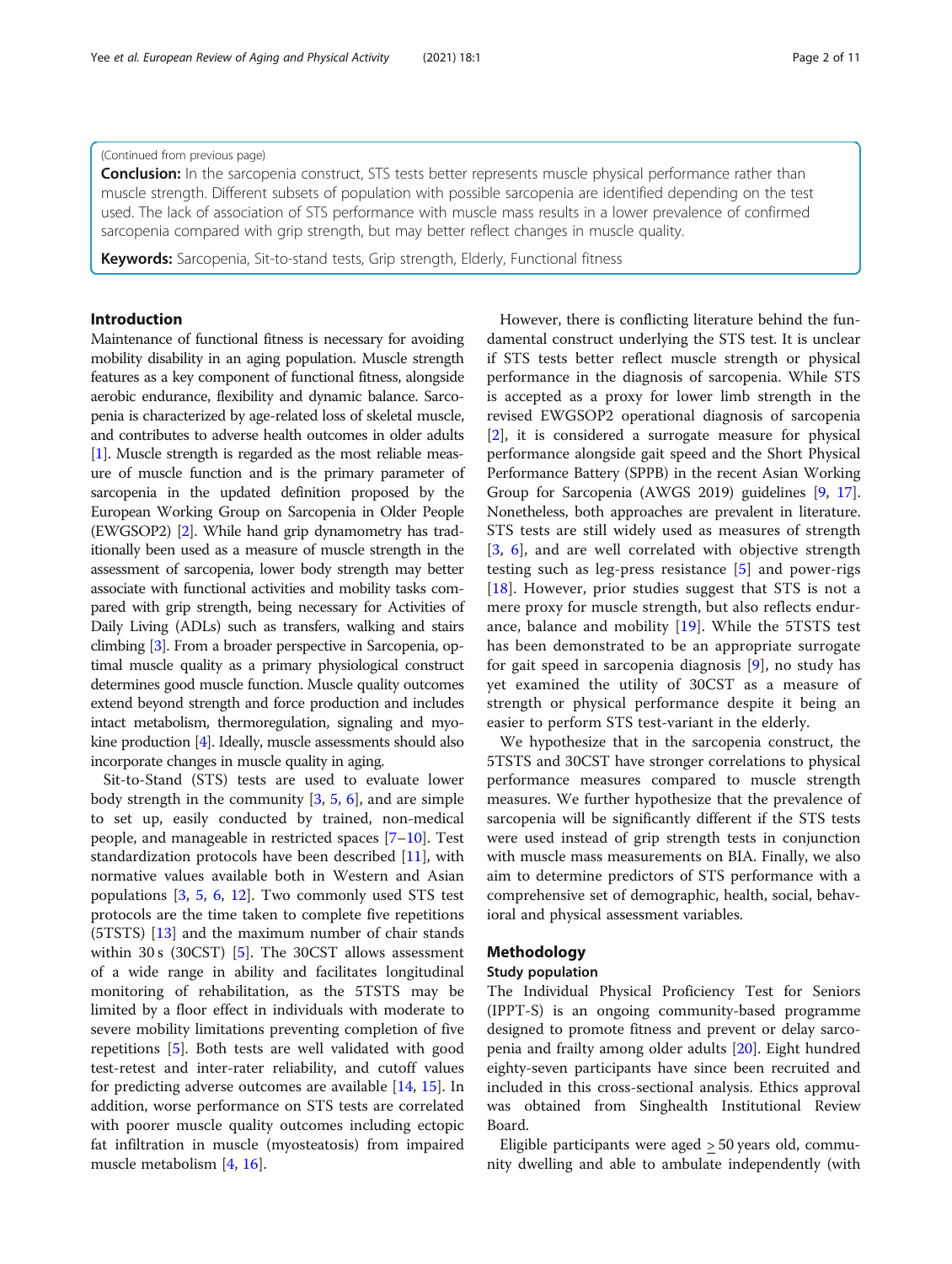or without walking aids). Screening platforms were based at void decks of public housing blocks, senior activity centres and community clubs in the northeastern region of Singapore served by a regional healthcare facility. All participants completed a questionnaire-based multi-domain geriatric screen as well as physical fitness assessment administered by trained study team members. There were no exclusion criteria for participants as long as they were able to present themselves at the respective test centers and were well enough to undergo the fitness assessments.

# Sit-to-stand test

Both the 30CST and 5TSTS were used in this study, in accordance with established protocols [\[5](#page-8-0), [21](#page-9-0)]. Participants were instructed to rise as quickly as possible from a seated position, with full body weight on the chair, to a standing posture, with their legs fully extended, while keeping their arms folded across their chest. The test administrator first demonstrated the execution of the test, and participants did not perform any physical test involving the lower limbs immediately prior to STS, to ensure performance would not be affected by fatigue. The 5TSTS measures the time taken, in seconds, to complete five repeated chair stands. The 30CST measures the maximal number of chair stands completed during 30 s of the test. Impaired performance on 5TSTS was defined using AWGS 2019 cut off > 12 s. Owing to the lack of establish cutoff on 30CST for sarcopenia diagnosis, we adopted the lowest quintile as indicative of impairment, in line with the approach of AWGS 2019 for weak handgrip strength [[17](#page-9-0)].

# Grip strength

Grip strength was measured using a JAMAR Plus Hand Dynamometer (Sammons Preston, Bolingbrook, IL, USA), following the Southampton protocol [[22\]](#page-9-0) with 2 trials for each hand, and alternating sides during the test. The maximal reading from all trials was used for analysis. Weak grip strength was defined using AWGS 2019 cutoffs < 28 kg for men and < 18 kg for women [\[17](#page-9-0)].

#### Timed-up-and-go

Dynamic balance was assessed using the Timed-Up-and-Go (TUG), in which participants had to rise from a chair, walk a distance of 3 m before turning and returning to a seated position [[23\]](#page-9-0). Time taken, in seconds, was measured.

#### Habitual gait speed

Habitual gait speed was measured based on time taken to walk 10 m at usual pace, with a 2-m acceleration and deceleration zone before and after the timed section of 10 m [\[24\]](#page-9-0). Slow gait speed was defined using AWGS 2019 reference value of  $< 1.0$  m/s [[17](#page-9-0)].

#### Six minute walk test

Cardiorespiratory endurance was evaluated using the six-minute walk test (6MWT), in which participants had to walk as fast as they could along a 20-m path with encouragement throughout the test [\[25](#page-9-0)]. The total distance traversed in 6 min was recorded. Participants were allowed to rest at any time during the test if they reported significant fatigue or breathlessness.

## Short physical performance battery

Participants completed tests of side-by-side, semi-tandem and tandem balance, and were scored on the SPPB by applying established cut-offs based on tests of usual gait speed and time to complete five chair stands [\[13\]](#page-8-0). A score < 9 was indicative of poor physical performance.

#### Skeletal muscle mass measurement

Appendicular skeletal muscle mass (ASM) was measured using multi-frequency segmental BIA (MC-780 M, TANI TA, Tokyo, Japan). Appendicular skeletal mass index (SMI) was calculated by summation of fat-free lean mass from all 4 limbs, normalized by the square of height (ASM/height<sup>2</sup>). Participants with any metal implant were excluded from BIA. Measurements were taken before the commencement of physical tests and were taken, as per manufacturer's manual, in a standing upright position with feet and hands in contact with base electrodes and grip electrodes respectively. No specific instructions pertaining to hydration were given to participants prior to the test however all participants were screened via a short questionnaire to ensure they were feeling well and their blood pressure were normal before the tests. We defined low muscle mass using AWGS 2019 cutoff values of  $\langle 7.0 \text{ kg/m}^2$  and  $\langle 5.7 \text{ kg/m}^2$  for males and females respectively [[17,](#page-9-0) [26\]](#page-9-0).

#### Fat mass index

We included Fat Mass Index (FMI) measurements as a proxy measure of muscle quality. Good correlations between increases in overall body fat and myosteatosis have been reported [\[27](#page-9-0)]. Appendicular fat mass (AFM) was measured using multi-frequency segmental BIA (MC-780 M, TANITA, Tokyo, Japan) following BIAvalidated methods described previously [[28\]](#page-9-0). Appendicular fat mass index (FMI) was calculated by the summation of fat mass from all 4 limbs, normalized by the square of height (AFM/height<sup>2</sup>) [\[29\]](#page-9-0). FMI incorporates height and body composition therefore it is a better measure than body mass index in reflecting nutritional status and physical performance [\[28](#page-9-0)–[30\]](#page-9-0).

#### Physical activity questionnaire

The type and amount of physical activity per week was recorded for all participants in a custom-designed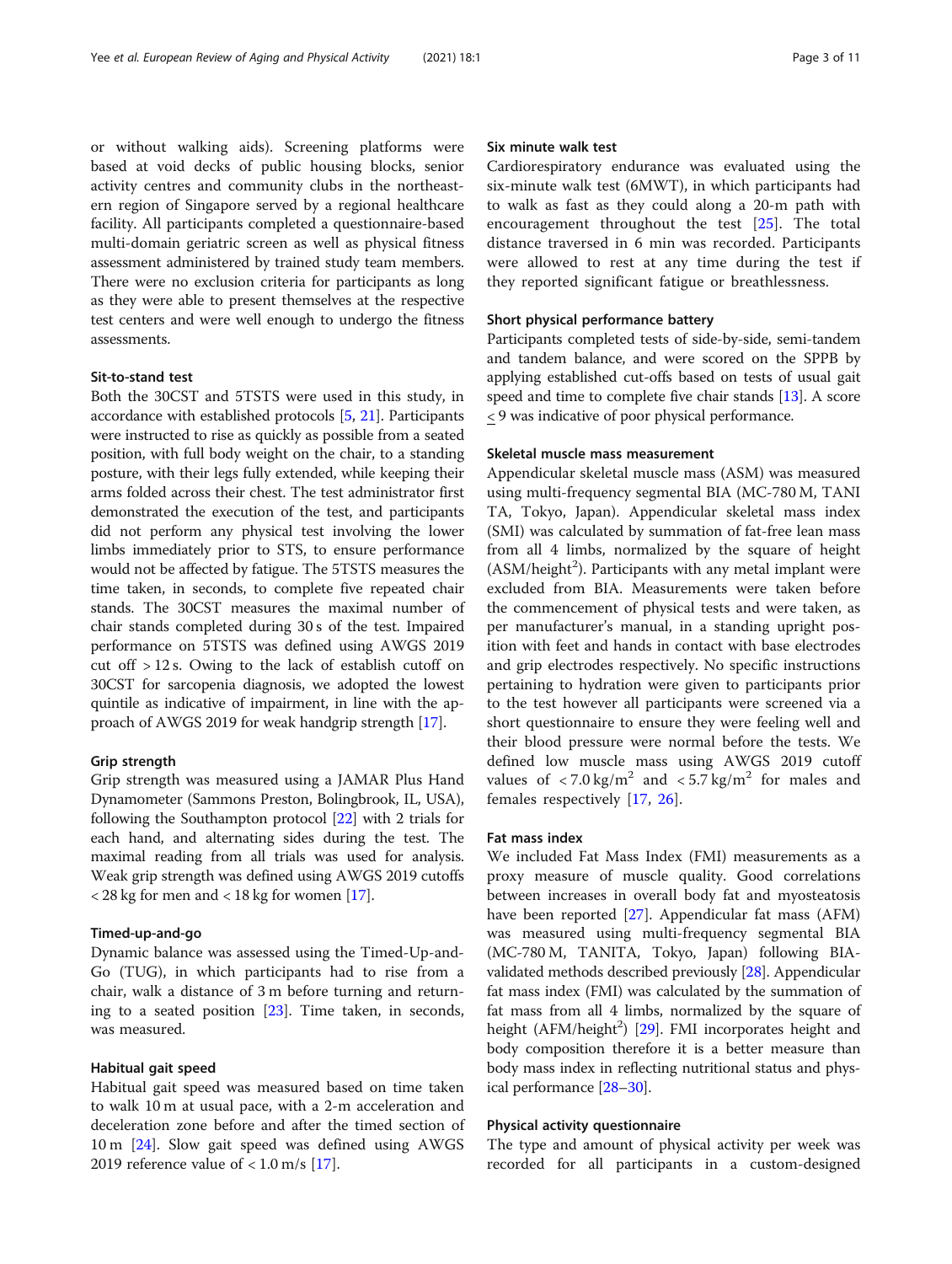questionnaire based on the Physical Activity Vital Sign Tool which in turn incorporates recommendations on physical activity from the American College of Sports Medicine (ACSM) and the American Heart Association (AHA) [[31\]](#page-9-0). Activities were further categorized by intensity levels including walking or Tai chi (low intensity), bicycling or golf (moderate intensity) and swimming or jogging (high intensity). Participants who did other forms of physical activity that were not listed as examples were also collated and analyzed.

#### Operational definitions of sarcopenia

Probable (EWGSOP2) or possible (AWGS 2019) sarcopenia is defined by low muscle strength (using handgrip or chair-stand test in EWGSOP2 and handgrip in AWGS 2019) or reduced physical performance (based on chair-stand test in AWGS 2019) [[2,](#page-8-0) [17](#page-9-0)]. A definitive diagnosis of sarcopenia is confirmed by presence of low muscle mass in participants meeting criteria for possible/probable sarcopenia. Aligning with AWGS 2019 criteria for confirmed sarcopenia, we included gait speed and SPPB in addition to chair-stand test amongst the physical performance measures.

#### Statistical analysis

Sample size was calculated using G\*Power 3.1.9.4 [\[32,](#page-9-0) [33](#page-9-0)]. We projected a sample size of 779 seniors for an 80% power with a 5% type 1 error rate to detect a Pearson's correlation coefficient as small as 0.10 between STS and grip strength performance.

Descriptive statistics used to summarize participant data were the mean, standard deviation, minimum and

maximum values. Associations between skeletal mass index, strength and physical performance measures were examined using Pearson correlation coefficient. Two-way analysis of variance (ANOVA) was used to assess the main effects of gender and age on 30CST and 5TSTS performance. Chi square test of homogeneity was used to compare prevalence of sarcopenia diagnosed using different performance measures. To examine the physical construct underlying STS, we performed separate multiple linear regression for the outcomes of 30CST and 5TSTS, with strength (grip as a proxy), mobility (gait speed), endurance (6MWT) and balance (TUG) as independent variables, adjusted for age, gender, muscle mass, height and weight. All variables were entered simultaneously in multiple linear regression analysis incorporating the backward elimination variable selection approach, with statistical significance to enter/remove at  $P = 0.05/0.10$ . Statistical analyses were performed using IBM SPSS Statistics for Windows, version 25 (IBM Corp., Armonk, N.Y., USA).

#### Results

# Demographics and physical performance measures (Tables 1, [2](#page-4-0))

Eight hundred and eighty-seven (887) participants completed baseline assessment, with mean age of  $67.3 \pm 7.0$ years, and female predominance (72.9%). Performance on 30CST, 5TSTS, TUG, habitual gait speed and 6MWT was similar in men and women  $(p > 0.05)$ . Mean grip strength was significantly higher in men  $(31.7 \pm 7.0 \text{ kg} \text{ vs }$ 21.6  $\pm$  4.4 kg,  $p< 0.01$ ). We stratified STS performance by gender and age groups  $(51–60, 61–70, 61)$ old) (Table [2](#page-4-0)). While performance on both 30CST and

Table 1 Summary of participant demographics and clinical characteristics

| Variable                       | Overall $(n = 887)$ | Men $(n = 240)$   | Women $(n = 647)$ | P <sup>a</sup> | Min-Max       |
|--------------------------------|---------------------|-------------------|-------------------|----------------|---------------|
| Age, years                     | $67.3 \pm 7.0$      | $68.7 \pm 7.3$    | $66.8 \pm 6.8$    | < 0.05         | $51 - 100$    |
| Height, m                      | $1.56 \pm 0.79$     | $1.65 \pm 0.06$   | $1.53 \pm 0.06$   | < 0.05         | $1.31 - 1.83$ |
| Weight, kg                     | $60.1 \pm 12.0$     | $65.9 \pm 10.8$   | $58.0 \pm 11.7$   | < 0.05         | 29.6-112.3    |
| BMI, $kg/m2$                   | $24.5 \pm 4.6$      | $24.2 \pm 3.8$    | $24.6 \pm 4.9$    | 0.212          | 12.9-46.9     |
| SMI (ASM/Height <sup>2</sup> ) | $6.8 \pm 1.2$       | $7.9 \pm 1.2$     | $6.5 \pm 0.9$     | < 0.05         | $3.97 - 13.4$ |
| FMI (AFM/Height <sup>2</sup> ) | $3.3 \pm 1.7$       | $2.2 \pm 1.0$     | $3.7 \pm 1.7$     | < 0.05         | $0 - 14.4$    |
| Grip Strength, kg              | $24.3 \pm 6.9$      | $31.7 \pm 7.0$    | $21.6 \pm 4.4$    | < 0.05         | $6.2 - 48.9$  |
| 30CST, Reps                    | $16.0 \pm 5.3$      | $16.2 \pm 6.0$    | $16.0 \pm 5.0$    | 0.523          | $3 - 35$      |
| 5TSTS, sec                     | $10.1 \pm 4.3$      | $10.1 \pm 4.3$    | $10.2 \pm 4.3$    | 0.786          | $2.7 - 49.0$  |
| TUG, sec                       | $10.1 \pm 3.7$      | $10.2 \pm 0.2$    | $10.0 \pm 0.2$    | 0.523          | $3.3 - 59.9$  |
| Habitual Gait Speed, m/s       | $1.3 \pm 0.27$      | $1.29 \pm 0.29$   | $1.28 \pm 0.27$   | 0.667          | $0.20 - 2.16$ |
| 6MWT, m                        | $468.6 \pm 106.3$   | $477.5 \pm 117.7$ | $465.5 \pm 101.8$ | 0.176          | 60.0-708.1    |
| Physical Activity Hours/Week   | $11.8 \pm 10.8$     | $7.9 \pm 7.6$     | $13.2 \pm 11.4$   | < 0.05         | $0 - 104.5$   |

BMI body mass index, SMI appendicular skeletal mass index, 30CST 30 s chair stands, 5TSTS five times sit to stand, TUG timed-Up-and-Go, 6MWT six-minute walk test

<sup>a</sup> Independent sample T-test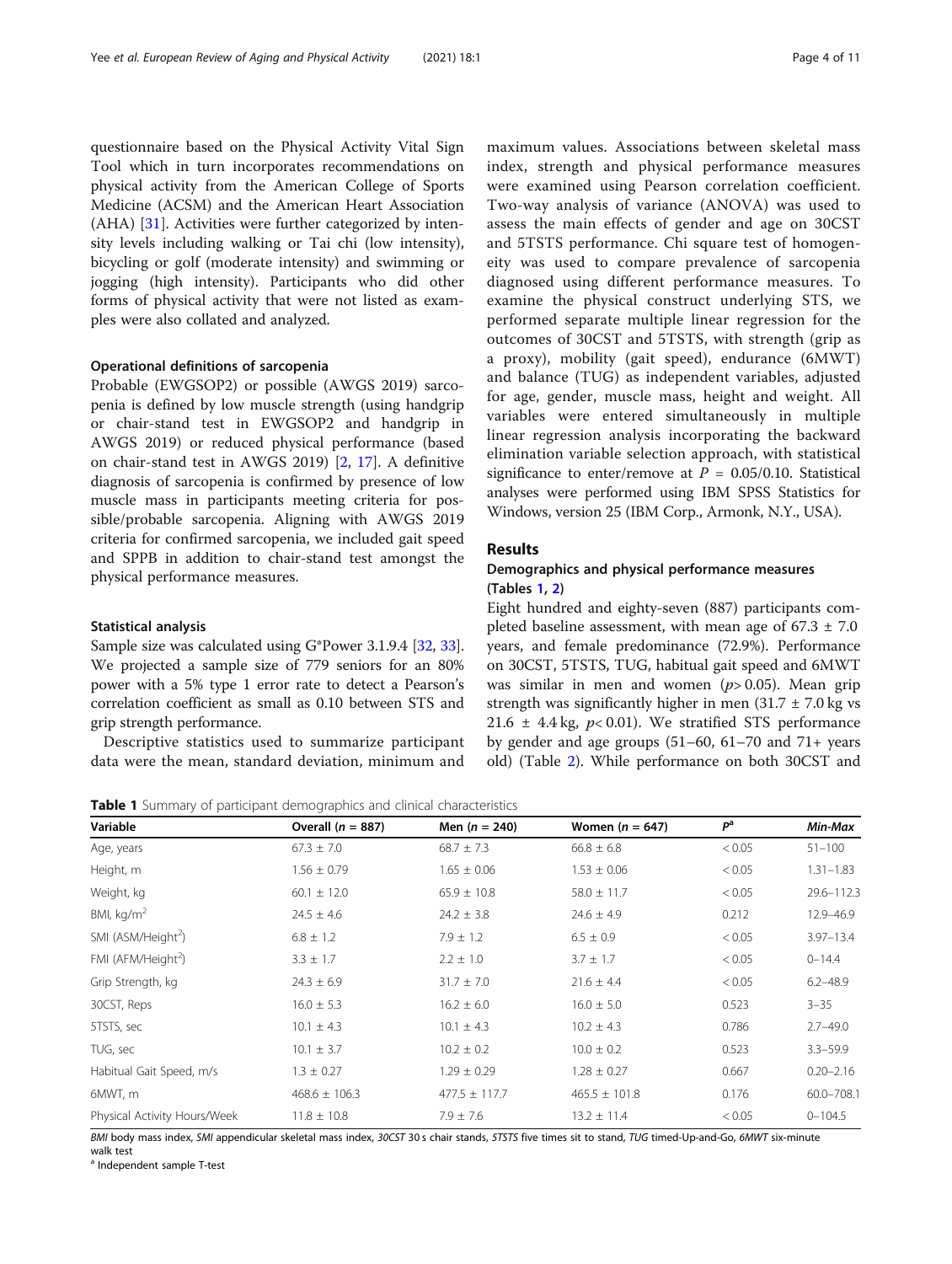|              |     | All $(N = 856)$              |                             |     | Males $(N = 225)$ |              |     | Females $(N = 631)$ |              |
|--------------|-----|------------------------------|-----------------------------|-----|-------------------|--------------|-----|---------------------|--------------|
| Age          | N   | 30CST (reps)                 | 5TSTS (secs)                | N   | 30CST (reps)      | 5TSTS (secs) | N   | 30CST (reps)        | 5TSTS (secs) |
| $51 - 60$    | 145 | $18.5^a + 0.4$               | $8.2^a + 0.2$               | 26  | $19.0 + 5.4$      | $8.1 + 3.6$  | 119 | $18.4 + 4.7$        | $8.2 + 0.2$  |
| $61 - 70$    | 455 | $16.6^{\circ} + 0.2^{\circ}$ | $9.8^{\rm b} + 0.2^{\rm c}$ | -16 | 174 + 61          | $9.7 + 4.3$  | 339 | $16.3 + 5.0$        | $9.7 + 0.2$  |
| $71+$        | 256 | $13.7^{\circ} + 0.3$         | $11.9^c + 0.3$              | 83  | $13.8 + 5.1$      | $11.2 + 4.3$ | 73  | $13.7 + 4.3$        | $12.2 + 0.4$ |
| <b>Means</b> |     |                              |                             | 240 | $16.2 + 6.0$      | $10.1 + 4.3$ | 647 | $16.0 + 5.0$        | $10.2 + 4.3$ |

<span id="page-4-0"></span>Table 2 Sit-to-Stand tests performance across gender and age

30CST 30 s chair stands; 5TSTS five times sit to stand

Note: Two-way ANOVA showed no significant interaction between age groups and gender for 30CST (F (2,846) =0.61, P=0.543) and 5TSTS (F (2,846) =1.07, P = 0.345). The gender main effect was non-significant for 30CST (F (1,846) =1.92, P =0.166) and 5TSTS (F (1,846) = 1.16, P = 0.282). The age group main effect was significant for 30CST (F (2,846) = 41.16, P< 0.01) and 5TSTS (F (1,846) = 27.33, P < 0.01). Results of post hoc pairwise comparisons on age group means using Tukey HSD P< 0.05 are indicated by superscripted means in the respective columns corresponding to 30CST and 5TSTS. Means not differing significantly would have the same superscript—hence all age group means were significantly different

5TSTS was not influenced by gender, significant decremental performance was observed with increasing age  $(18.5 \pm 0.4, 16.6 \pm 0.2 \text{ and } 13.7 \pm 0.3 \text{ repetitions}, p < 0.01;$ 8.2  $\pm$  0.2, 9.7  $\pm$  0.2 and 11.8  $\pm$  0.3 s, p < 0.01) in the overall cohort. There was no significant interaction between age and gender on STS performance. The 20th percentile values for 30CST were 11 and 12 repetitions for males and females respectively. The 20th percentile values for 5TSTS were 12.4 and 12.5 s for males and females respectively.

# Relationship of STS with functional fitness measures and muscle mass (Table 3)

Not unexpectedly, both STS variants were significantly correlated ( $r = -0.677$ ,  $p < 0.01$ ). STS exhibited weak correlations with grip strength (30CST:  $r = 0.290$  and 5TSTS:  $r = -0.242$ ,  $p < 0.01$ ). While grip strength was moderately correlated with muscle mass ( $r = 0.442$ ,  $p <$ 0.01), SMI was only very weakly and inversely correlated with 30CST while being unrelated to 5TSTS performance. Specifically examining the relationship between lower limb muscle mass and STS performance yielded similar findings, with lower limb muscle having no correlation with 5TSTS and a weak inverse relationship with 30CST ( $r = -0.092$ ,  $p < 0.05$ ). Both STS tests were strongly correlated with habitual gait speed, dynamic

balance on TUG and endurance on 6MWT, all of which were only moderately correlated with grip strength.

#### Sarcopenia diagnosis (Table [4](#page-5-0))

Prevalence of possible/ probable sarcopenia was approximately 1.5-fold higher when both grip strength and STS performance could be applied (weak grip or 5TSTS> 12 s or 30CST in lowest quintile), compared with the use of each measure in isolation ( $p$ < 0.01). In comparing diagnostic performance of grip strength versus STS tests, we observed no significant difference in prevalence of possible/ probable sarcopenia based on grip strength (22.3%), 30CST (25%) and 5TSTS (22.1%) ( $p = 0.276$ ), although there was a decremental trend across 30CST, 5TSTS and grip strength amongst women ( $p = 0.055$ ). Prevalence of confirmed sarcopenia was highest when applying criterion of weak grip strength or poor physical performance (STS, gait speed or SPPB) in the same algorithm (10.5%), declining across isolated measures of grip strength (7.1%), 30CST (4.6%) and 5TSTS (4.1%) ( $p$ < 0.01). Amongst men, the application of grip strength criterion yielded significantly higher prevalence of confirmed sarcopenia (9.1%) compared with STS measure (3.4–4.0%), being similar to the prevalence yielded using a combination of grip strength and physical performance measures (9.0%). There was no significant difference in prevalence of confirmed sarcopenia using either grip strength or STS in women.

| Table 3 Pearson correlations of Sit-to-Stand tests and grip strength with muscle mass and functional measures |  |
|---------------------------------------------------------------------------------------------------------------|--|
|---------------------------------------------------------------------------------------------------------------|--|

|               | 30CST            | Grip Strength | <b>Habitual Gait speed</b> | 6-min walk | <b>TUG</b>     |
|---------------|------------------|---------------|----------------------------|------------|----------------|
| 30CST         | 1.000            | $0.290**$     | $0.517**$                  | $0.558**$  | $-0.501**$     |
| 5TSTS         | $-0.677**$       | $-0.242**$    | $-0.533**$                 | $-0.531**$ | $0.646**$      |
| Grip Strength | $0.290**$        | 1.000         | $0.360**$                  | $0.367**$  | $-0.267**$     |
|               | <b>Whole SMI</b> |               | Upper Limb SMI             |            | Lower Limb SMI |
| 30CST         | $-0.076*$        |               | $-0.131**$                 |            | $-0.092*$      |
| 5TSTS         | 0.053            |               | $0.087*$                   |            | 0.060          |
| Grip Strength | $0.442**$        |               | $0.311**$                  |            | $0.290**$      |

SMI appendicular skeletal mass index; 30CST 30 s chair stands, 5TSTS five times sit to stand, TUG timed-Up-and-Go

\*\*  $P < 0.01$ ; \*  $P < 0.05$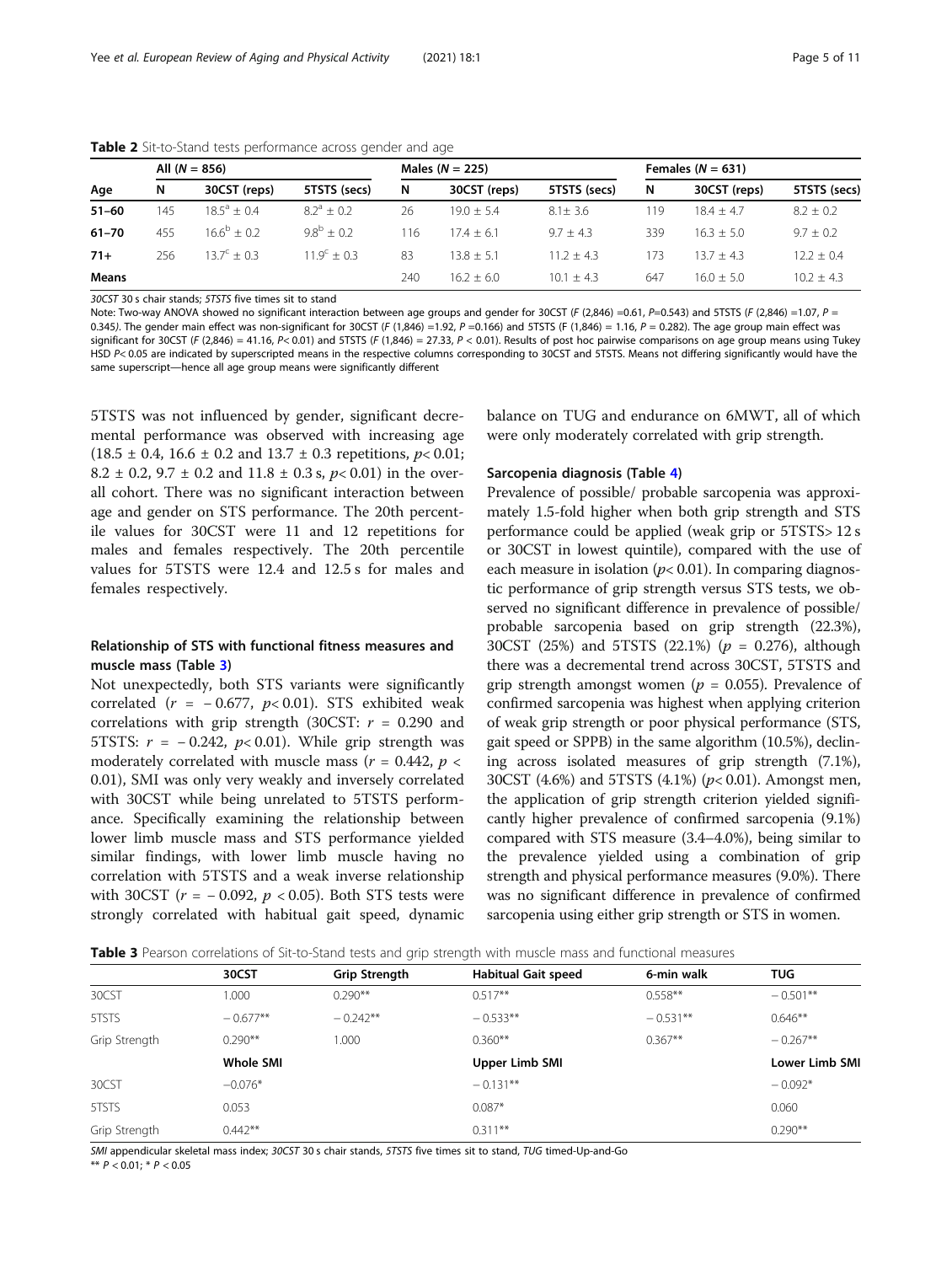|                                  |                                                                     | <b>Functional Measure</b> |                            |                                  |        |             |
|----------------------------------|---------------------------------------------------------------------|---------------------------|----------------------------|----------------------------------|--------|-------------|
| Possible/ Probable<br>Sarcopenia | Grip Strength or STS (n=867)                                        | $30CST (n=852)$           | 5TSTS $(n=856)$            | Grip Strength (n=867)            | $p^a$  | $p^{\rm b}$ |
| Overall                          | $(364)$ 42.0% <sup>b</sup>                                          | $(213)$ 25.0%             | $(189)$ 22.1%              | $(193)$ 22.3%                    | < 0.01 | 0.276       |
| Male                             | $(95)$ 41.1% <sup>b</sup>                                           | $(51)$ 22.7%              | $(50)$ 22.2%               | $(64)$ 27.7%                     | < 0.01 | 0.314       |
| Female                           | $(269)$ 42.3% <sup>b</sup>                                          | $(162)$ 25.8%             | $(139)$ 22.0%              | $(129)$ 20.3%                    | < 0.01 | 0.055       |
| <b>Confirmed Sarcopenia</b>      | SMI + Grip Strength or Physical<br>Performance <sup>c</sup> (n=721) | $SMI + 30CST (n=710)$     | $SMI + 5TSTS$<br>$(n=714)$ | SMI + Grip Strength<br>$(n=719)$ | $p^a$  | $p^{\rm b}$ |
| Overall                          | $(76)$ 10.5% <sup>b</sup>                                           | $(33)$ 4.6%               | $(29)$ 4.1%                | $(51)$ 7.1%                      | < 0.01 | < 0.05      |
| Male                             | $(16)$ 9.0% <sup>b</sup>                                            | $(7)$ 4.0%                | $(6)$ 3.4%                 | $(16)$ 9.1%                      | < 0.01 | < 0.05      |
| Female                           | $(60)$ 11.0% <sup>b</sup>                                           | $(26)$ 4.9%               | $(23)$ 4.3%                | $(35)$ 6.4%                      | < 0.01 | 0.245       |

<span id="page-5-0"></span>

| Table 4 Prevalence of possible and confirmed sarcopenia |  |  |  |
|---------------------------------------------------------|--|--|--|
|---------------------------------------------------------|--|--|--|

30CST 30 s chair stands, 5TSTS five time sit to stand, SMI skeletal mass index

<sup>a</sup>Chi-square test of homogeneity across all 4 groups

<sup>b</sup>Chi-square test of homogeneity comparing 30CST vs 5TSTS vs Grip strength

c Physical performance: Gait speed < 1.0 m/s or 5TSTS ≥ 12 s or Short Physical Performance Battery ≤ 9 [\[17\]](#page-9-0). Additional criteria of 30CST based on 20th percentile cut off was also used

# Physical fitness measures independently associated with STS (Table [5\)](#page-6-0)

Measures of functional fitness independently associated with 30CST performance included grip strength, TUG, habitual gait speed and 6MWT. With the exception of gait speed, these measures were also associated with 5TSTS performance. Weight and fat mass index significantly impacted both 30CSTand 5TSTS performance. Examination of the standardized coefficients revealed TUG to exhibit the greatest influence on 5TSTS performance ( $\beta$  = 0.504,  $p$  < 0.001), while 30CST performance was most strongly associated with 6MWT ( $\beta$  = 0.298,  $p$  < 0,001).

#### **Discussion**

Our findings suggest STS performance relates significantly to measures of grip strength, gait speed, endurance and balance. However, its weak correlation with grip strength suggests that the two measures are not equivalent strength test proxies of one another. We also build on existing sarcopenia literature, demonstrating muscle mass to be more strongly related to grip strength compared with a surrogate measure of lower body strength via STS.

STS tests were more strongly correlated with gait speed, endurance and balance compared with grip strength, an observation consistent with the reported association between STS tests and fastest gait speed [\[34](#page-9-0)]. STS is a functional maneuver which not only involves knee extensor strength [[35](#page-9-0), [36](#page-9-0)], but also trunk stability [[37\]](#page-9-0), sensation and balance [\[19](#page-9-0)]. Objective measures of lower extremity strength using isokinetic dynamometer have also been more strongly associated with customary gait speed compared with grip strength [\[38](#page-9-0)]. The generally weak correlation between grip strength and STS in our cohort is consistent with observed poor associations between objective measures of hand grip strength and knee extensor/flexor strength [[38](#page-9-0)–[40](#page-9-0)]. Caution is thus needed when using grip strength as a sole proxy measure for lower extremity strength or performance. Furthermore, a task such as STS obviously does not involve the muscles responsible for gripping, therefore the poor correlation between grip strength and STS performance should not come across as too surprising.

Muscle mass exhibited modest correlation with grip strength, and negligible association with lower limb strength as represented by STS tests. The dissociation between muscle mass and muscle strength with age has been previously described and attributed in part to intramuscular adiposity, shifting the attention towards muscle quality as a more clinically relevant determinant of physical performance in older adults [[41](#page-9-0), [42](#page-9-0)]. In addition, age-related decline in muscle mass and strength of the lower body is also more pronounced than that of the upper body, owing to reduced physical activities such as walking, running and stair-climbing that would expectedly have a greater impact on the lower body, and compensatory upper body movements such as use of arm muscles in routine activities such as rising from a chair [\[43](#page-9-0)]. In addition, greater deficits of muscle power relative to mass and strength have been reported in older individuals [[43,](#page-9-0) [44\]](#page-9-0). The STS task has been used for measurement of muscle power, with demonstrated relationship to a spectrum of fitness measures [[45](#page-9-0)]. The unexpected inverse correlation, albeit weakly, between STS performance and muscle mass may suggest reduced ability to fully recruit motor units for the force necessary to perform daily living tasks such as rising from a chair or stair climbing.

Although 30CST and 5TSTS were strongly correlated, their physical construct may not be identical. Both tests appear to be representative of muscle strength, being independently associated with grip strength. However,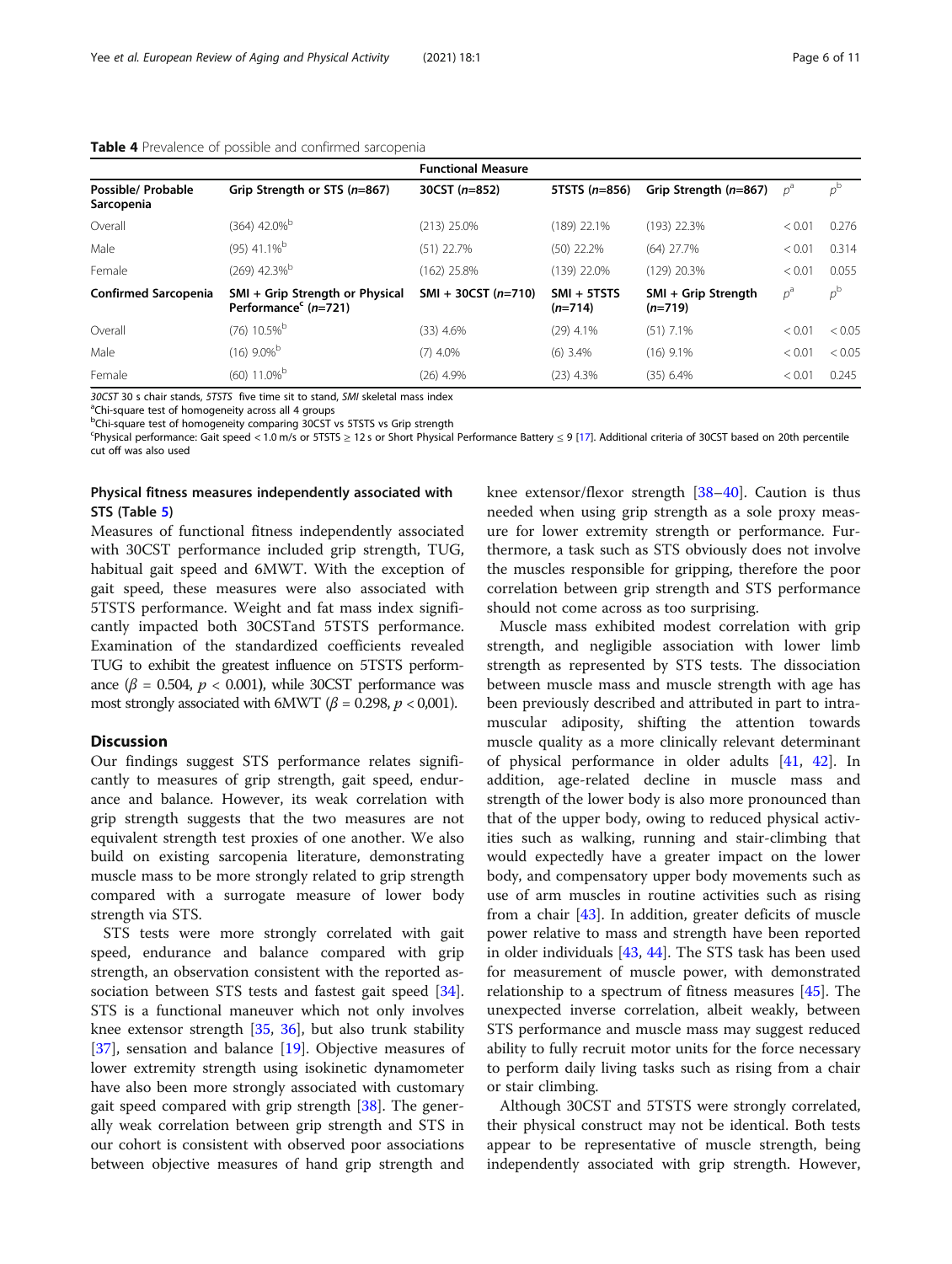<span id="page-6-0"></span>

| Variable                        | Univariate                                                                                                                                                                           |               |                                                  |         | Final Model <sup>a</sup>              |          |         |                                       |          |                  |
|---------------------------------|--------------------------------------------------------------------------------------------------------------------------------------------------------------------------------------|---------------|--------------------------------------------------|---------|---------------------------------------|----------|---------|---------------------------------------|----------|------------------|
|                                 | <b>STSTS</b>                                                                                                                                                                         |               | 30CST                                            |         | <b>5TSTS</b>                          |          |         | 30C5                                  |          |                  |
|                                 | Coefficients <sup>a</sup><br>(95% Cl)                                                                                                                                                | P-value       | Coefficients <sup>d</sup><br>$(95\% \text{ Cl})$ | P-value | Coefficients <sup>a</sup><br>(95% Cl) |          | P-value | Coefficients <sup>d</sup><br>(95% Cl) | ≃        | P-value          |
| Grip Strength, kg               | $-0.151(-0.192, -0.10)$                                                                                                                                                              | 0.001         | 0.222(0.173, 0.272)                              | 0.001   | $-0.061(-0.115, 0.008)$               | $-0.098$ | 0.025   | 0.186 (0.114, 0.258)                  | 0.243    | $\frac{2000}{5}$ |
| TUG, s                          | 0.760 (0.700, 0.821)                                                                                                                                                                 | 0.001         | $-0.724(-0.808, -0.640)$                         | 0.001   | 0.593 (0.510, 0.676)                  | 0.504    | 0.001   | $-0.198(-0.322, -0.074)$              | $-0.137$ | 0.002            |
| Gait Speed, m/s                 | $-8.394 (-9.292, -7.496)$                                                                                                                                                            | 0.001         | 9.992 (8.874, 11.110)                            | 0.001   |                                       |          |         | 2.933 (1.164, 4.701)                  | 0.152    | 0.001            |
| 6MWT, m                         | $-0.021(-0.024, -0.019)$                                                                                                                                                             | 0.001         | 0.028 (0.025, 0.031)                             | 0.001   | $-0.009(-0.012,-0.005)$               | $-0.212$ | 0.001   | 0.015 (0.011, 0.019)                  | 0.298    | 0.001            |
| SMI (kg/m <sup>2</sup> )        | $0.189 (-0.075, 0.454)$                                                                                                                                                              | 0.160         | $-0.338(-0.663, -0.013)$                         | 0.042   |                                       |          |         |                                       |          |                  |
| FMI (kg/m <sup>2</sup> )        | 0.253 (0.063, 0.444)                                                                                                                                                                 | 0.009         | $-0.503(-0.727, -0.278)$                         | 0.001   | $-1.155(-1.494, -0.816)$              | $-0.455$ | 0.001   | $0.547 (-0.091, 1.184)$               | 0.176    | 0.093            |
| Weight, kg                      | 0.034 (0.010, 0.058)                                                                                                                                                                 | 0.006         | $-0.066(-0.095, -0.037)$                         | 0.001   | 0.169(0.123, 0.215)                   | 0.470    | 0.001   | $-0.124 (-0.212, -0.035)$             | $-0.281$ | 0.006            |
| Height, cm                      | $-0.021(-0.057, 0.016)$                                                                                                                                                              | 0.266         | $0.011 (-0.033, 0.056)$                          | 0.616   |                                       |          |         | $-0.143(-0.225, -0.061)$              | $-0.214$ | 0.001            |
| Age, yrs                        | 0.203 (0.164, 2.42)                                                                                                                                                                  | $\frac{5}{2}$ | $-0.248(-0.296, -0.200)$                         | 0.001   | 0.040 (0.002, 0.078)                  | 0.065    | 0.041   | $-0.085(-0.136, -0.035)$              | $-0.113$ | 0.001            |
| Gender, 1=F, 0=M                | $0.090 (-0.560, 0.740)$                                                                                                                                                              | 0.786         | $-0.278(-1.077, 0.522)$                          | 0.495   | 2.594 (1.533, 3.654)                  | 0.268    | 0.001   | $-1.825(-3.256, -0.395)$              | $-0.154$ | 0.012            |
| Physical activity<br>hours/week | $-0.028(-0.055, -0.002)$                                                                                                                                                             | 0.037         | $0.024 (-0.009, 0.056)$                          | 0.156   |                                       |          |         |                                       |          |                  |
|                                 | SMI appendicular skeletal mass index, 30CST 30 s chair stands, STSTS five times sit to stand, TUG timed-Up-and-Go, 6MMT six-minute walk test, F females, M males, FMI fat mass index |               |                                                  |         |                                       |          |         |                                       |          |                  |

Table 5 Summary of multiple linear regression analysis to identify independent variables predictive of 30CST and 5TSTS

 $^9$  Obtained using backward elimination multiple linear regression with  $p = 0.05/0.10$  to enter/remove

abcd $5$  STS model adjusted  $R^2 = 0.480$ 

 $C<sup>2</sup>$  30STS model adjusted  $R<sup>2</sup> = 0.426$ 

Unstandardized Coefficient, B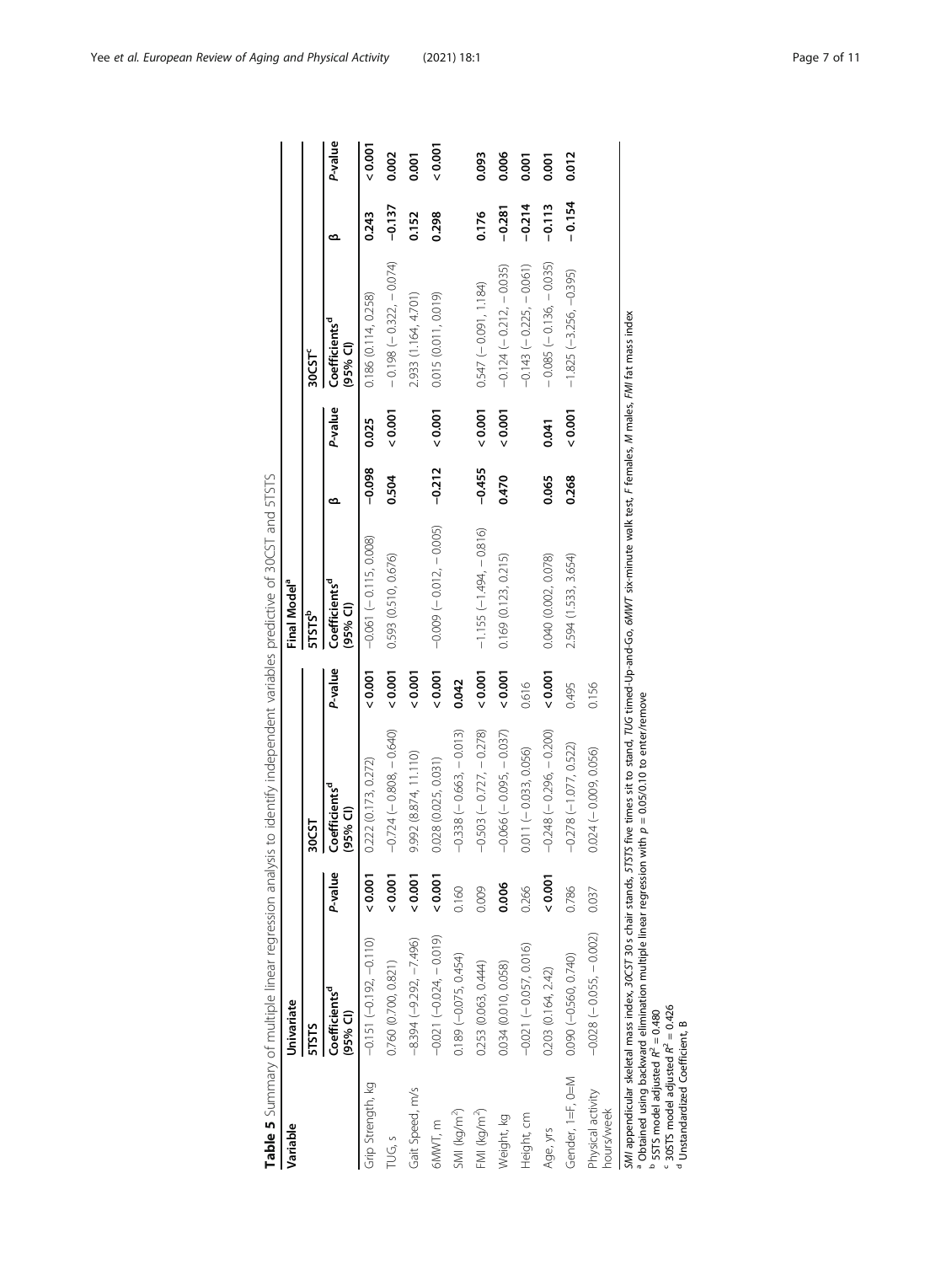while 5TSTS was particularly dependent on dynamic balance, cardiorespiratory endurance was a stronger determinant of performance on 30CST. The standardized time protocol of 30s requires participants to have sufficient physical endurance for continued repetitions as opposed to just the pre-determined five repetitions in 5TSTS. This is reflected in the wide variability of performance on 30CST, ranging from 3 to 35 repetitions in our cohort. However, this could also be due to the large sample size where wide variability of 5TSTS and other physical tests could also be seen. Our findings parallel the observed poorer correlation between 5TSTS and pulmonary function, compared with 30CST, in patients with chronic obstructive pulmonary disease [[46\]](#page-9-0). Higher body weight in obese individuals is known to impair weight bearing activities and reduce exercise capacity [[47\]](#page-9-0), accounting for the negative impact of body weight on 30CST performance. Both STS tests were influenced by dynamic balance, albeit more so for 5TSTS than 30CST, plausibly because the latter is more fatiguing [[48\]](#page-9-0) such that the effect of balance, which declines with lower limb muscle fatigue [[49](#page-9-0)] may become less significant. The association of 5TSTS and 30CST with various measures of functional fitness supports STS tests in representation of overall physical performance as opposed to muscle strength in isolation and in tandem, its influence by body functions (such as cardiovascular and neural systems) beyond skeletal muscle.

Generally, the FMI indices are lower in our cohort compared to other Asian populations, however the lower mean FMI values in females follow a similar trend [\[28](#page-9-0)]. Intriguingly, a higher FMI, not SMI, is significantly associated with poorer performance in the STS tests in both the univariate and multivariate models. This affirms previous literature that body fat or myosteatosis impairs muscle performance particularly in functional performance in STS tests and related lower limb physical assessments [[16,](#page-9-0) [50\]](#page-9-0). This also indicates that the STS test may be a reasonable proxy in the evaluation of muscle quality. More importantly, the results suggest that the deleterious impact of sarcopenia may not be solely due to the loss of muscle mass but also from a reduction in muscle quality from the negative biomechanical and inflammatory impact of fat accumulation [[29\]](#page-9-0). Future research to confirm these findings could evaluate other domains of muscle quality in the community with advanced technology. These include non-invasive, portable modalities such as quantitative musculoskeletal ultrasound to evaluate muscle structure [\[51](#page-9-0)] and near infra-red spectroscopy (NIRS) to characterize muscle oxidative potential as a proxy for mitochondrial capacity [[52\]](#page-9-0). Increasing age is also correlated with poorer STS test performance as it may represent progressive diminishing muscle quality over time [[53](#page-9-0)].

The introduction of possible/ probable sarcopenia to diagnostic algorithms by EWGSOP2 and AWGS 2019 seeks to raise awareness of sarcopenia for early lifestyle intervention and timely evaluation. The criterion of weakness by grip strength and poor performance on STS likely identifies different populations of older persons as having possible/ probable sarcopenia, given similar prevalence when applying either measure in isolation but significantly higher prevalence with availability of either measure in the diagnostic algorithm. This is likely because STS tests are more representative of overall physical performance than just strength itself. Overall, prevalence of confirmed sarcopenia with muscle mass measured via BIA was three to five times lower than respective diagnoses of possible/ probable sarcopenia, reinforcing observations that the loss of strength with age far exceeds the decline in muscle mass [\[54\]](#page-10-0). The lower prevalence of confirmed sarcopenia with both STS measures compared with grip strength in our overall cohort parallels the findings of a Korean cohort [\[55](#page-10-0)]. Further research is needed to identify physical differences between seniors differentially identified as sarcopenic based on performance measure applied. This also implies that single measures should not be used to identify sarcopenia as individual tests vary in sensitivity and specificity depending on how sarcopenia is defined [\[56](#page-10-0)]. Composite measures should be used as different tests are complimentary in their ability to detect different components of physical performance, strength and muscle mass. For example, the use of the SPPB to screen for sarcopenia had lower sensitivity if it was used alone without measures of muscle mass [[57\]](#page-10-0).

The similar prevalence of possible and confirmed sarcopenia identified by 30CST and 5TSTS suggests utility of the former in sarcopenia diagnostic algorithm, overcoming the floor effect of 5TSTS in older adults [\[5\]](#page-8-0) and potentially facilitating better quantification if used as biofeedback. However, normative values and cutoffs will need to be specifically developed for its use in sarcopenia. Further, the choice of functional measure for sarcopenia diagnosis should be guided by its prognostic value for relevant clinical outcomes [\[58\]](#page-10-0) and responsiveness to intervention [\[38,](#page-9-0) [59\]](#page-10-0).

The strengths of this study include a well characterized cohort of community-dwelling older adults beyond the target sample size necessary for the primary aim, who completed a comprehensive battery of functional performance and objective muscle mass measures. However, several limitations are acknowledged. Our cohort of participants included only those who were ambulatory which may not be truly representative of all of the older adults living in the community. Older adults who may have health conditions which prevent them from travelling to the test centers are not represented in this study. The prevalence of sarcopenia within community dwelling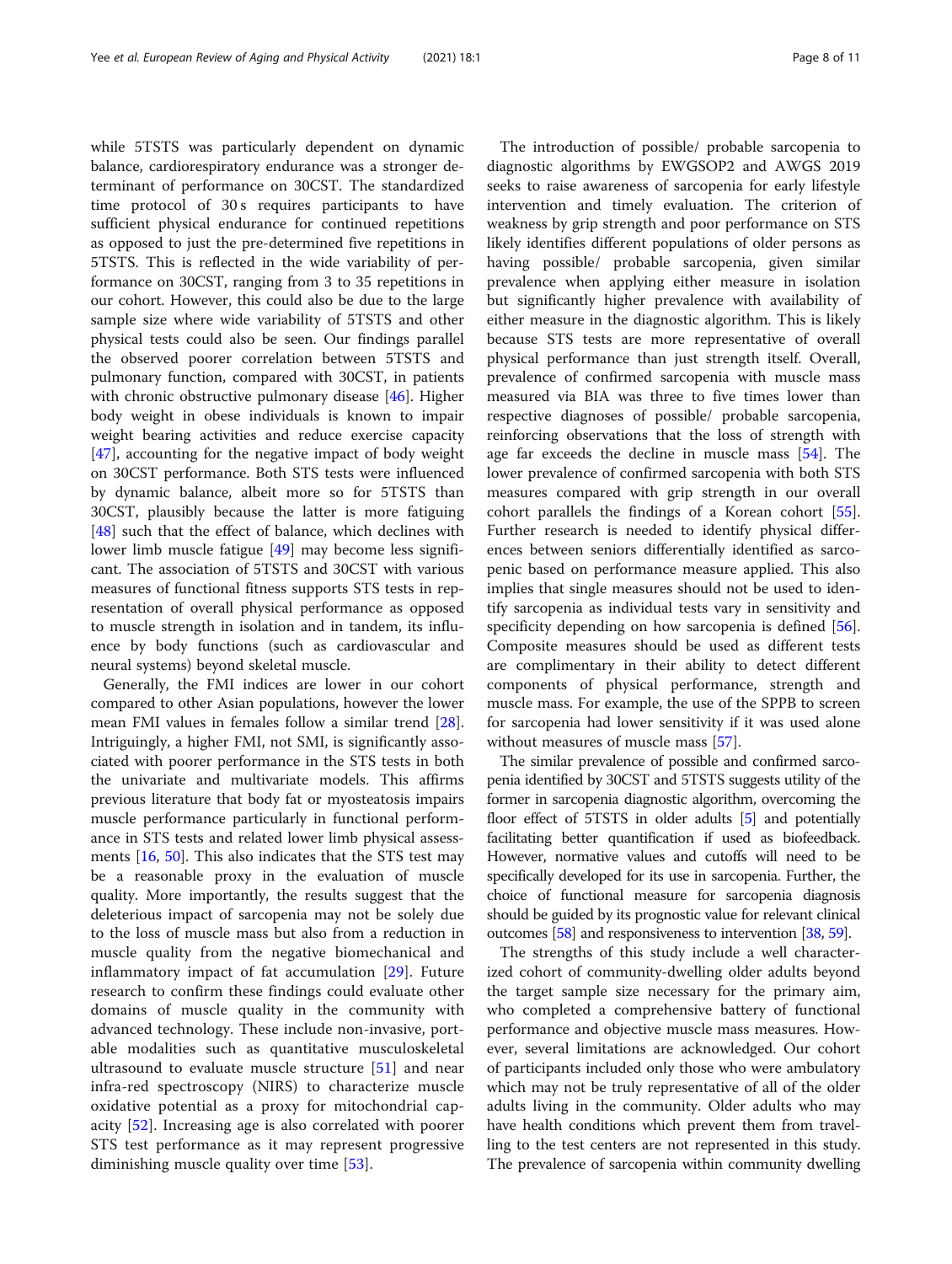<span id="page-8-0"></span>older adults may therefore be under estimated. The exclusion of seniors who were residents of sheltered or nursing homes also limits generalizability of the findings. While upper limb strength was measured objectively using a dynamometer, we lacked comparative objective measure of lower limb strength.

# Conclusion

STS tests in older adults are influenced by strength, dynamic balance and cardiorespiratory endurance, and thus represent overall physical performance rather than mere muscle strength. Because of this, it also identifies a different subset of the population with possible sarcopenia that may not have been picked up by hand dynamometer testing (grip strength). The utility of a multitest battery to assess sarcopenia will hence be more appropriate. Further research is needed to identify physical differences between seniors differentially identified as sarcopenic based on performance measure applied as subsequent diagnosis of confirmed sarcopenia is more prevalent with grip strength. Poor performance on STS may also be due to reduction in muscle quality rather than muscle mass. Further research to evaluate muscle quality in the community with advanced technology may provide a different perspective of the functional impact of sarcopenia beyond the traditionally described losses in muscle strength, performance or muscle mass.

#### Abbreviations

STS: Sit-To-Stand; 5TSTS: Five times Sit-to-Stand; 30CST: 30 s Chair Stand Test; TUG: Timed-Up-and-Go; 6MWT: Six-Minute Walk Test; EWGSOP2: European Working Group on Sarcopenia in Older People; AWGS: Asian Working Group for Sarcopenia; ADLs: Activities of Daily Living; BIA: bioelectrical impedance analysis; IPPT-S: Individual Physical Proficiency Test for Seniors; SPPB: Short Physical Performance Battery; ASM: Appendicular skeletal muscle mass; SMI: Appendicular skeletal mass index; FMI: Fat Mass Index; AFM: Appendicular Fat Mass; ACSM: American College of Sports Medicine; AHA: American Heart Association

#### Acknowledgements

We thank the study participants, staff of the Senior Activity Centres, and Resident Committees in the northeast region of Singapore for their logistical and manpower support. We extend our gratitude to Vanessa Voong Zi Lin and Mah Shi Min from the Sengkang General Hospital Department of Physiotherapy for their contributions towards this project.

#### Authors' contributions

LT and NYS were the study's principal investigators and were responsible for the conception and design of the study. YXYS was the co-investigator and prepared the initial draft of the manuscript. JCA was involved in the statistical analysis and interpretation of the data. All authors were involved in the acquisition of data. All authors read and approved the final manuscript.

#### Funding

This study is funded by National Medical Research Council Centre Grants (CGAug16C027 and CGAug16M011), National Innovation Challenge on Active and Confident Ageing (MOH/NIC/HAIG04/2017) and the AM-ETHOS Duke-NUS Medical Student Fellowship (AM-ETHOS01/FY2019/08-A08) Grants. The grants funded the research staff, assessment equipment and on-site conduct of the trial, and the researchers were independent from funders.

#### Availability of data and materials

The datasets generated and/or analysed during the current study are not publicly available due to institutional restrictions but are available from the corresponding author on reasonable request.

#### Ethics approval and consent to participate

Ethics approval for this study was provided by SingHealth Institutional Review Board. Consent to participate was sought from all participants prior to the study.

#### Consent for publication

Not applicable.

#### Competing interests

The authors declare that there is no other conflict of interest to disclose.

#### Author details

1 Duke-NUS Medical School, 20 College Road, Singapore 169856, Singapore. <sup>2</sup>Department of Rehabilitation Medicine, Singapore General Hospital and Sengkang General Hospital, Singapore, Singapore. <sup>3</sup>Geriatric Education and Research Institute, Singapore, Singapore. <sup>4</sup> Health Services Research and Evaluation, SingHealth, Singapore, Singapore. <sup>5</sup>Department of Physiotherapy, Sengkang General Hospital, Singapore, Singapore. <sup>6</sup>Sengkang General Hospital, Singapore, Singapore. <sup>7</sup> Deparment of Dietetics, Sengkang General Hospital, Singapore, Singapore. <sup>8</sup>Department of General Medicine (Geriatric Medicine), Sengkang General Hospital, Singapore, Singapore.

#### Received: 29 June 2020 Accepted: 26 December 2020 Published online: 08 January 2021

#### References

- 1. Beaudart C, Zaaria M, Pasleau F, Reginster JY, Bruyère O. Health outcomes of sarcopenia: a systematic review and meta-analysis. PLoS One. 2017;12. [https://doi.org/10.1371/journal.pone.0169548.](https://doi.org/10.1371/journal.pone.0169548)
- 2. Cruz-Jentoft AJ, Bahat G, Bauer J, Boirie Y, Bruyère O, Cederholm T, et al. Sarcopenia: Revised European consensus on definition and diagnosis. Age Ageing. 2019;48:16–31.
- 3. Macfarlane DJ, Chou KL, Cheng YH, Chi I. Validity and normative data for thirty-second chair stand test in elderly community-dwelling Hong Kong Chinese. Am J Hum Biol. 2006;18:418–21.
- 4. Correa-de-Araujo R, Harris-Love MO, Miljkovic I, Fragala MS, Anthony BW, Manini TM. The Need for Standardized Assessment of Muscle Quality in Skeletal Muscle Function Deficit and Other Aging-Related Muscle Dysfunctions: A Symposium Report. Front Physiol. 2017;8. Available from: <http://journal.frontiersin.org/article/10.3389/fphys.2017.00087/full>.
- Jones CJ, Rikli RE, Beam WC. A 30-s chair-stand test as a measure of lower body strength in community-residing older adults. Res Q Exerc Sport. 1999; 70:113–9.
- 6. Nakazono T, Kamide N, Ando M. The reference values for the chair stand test in healthy Japanese older people: determination by meta-analysis. J Phys Ther Sci. 2014;26:1729–31.
- 7. Jones SE, Kon SSC, Canavan JL, Patel MS, Clark AL, Nolan CM, et al. The fiverepetition sit-to-stand test as a functional outcome measure in COPD. Thorax. 2013;68:1015–20.
- Kuo Y-L. The influence of chair seat height on the performance of community-dwelling older adults' 30-second chair stand test. Aging Clin Exp Res. 2013;25:305–9.
- 9. Nishimura T, Arima K, Okabe T, Mizukami S, Tomita Y, Kanagae M, et al. Usefulness of chair stand time as a surrogate of gait speed in diagnosing sarcopenia. Geriatr Gerontol Int. Blackwell Publishing; 2017 [cited 2020 Apr 29];17:659–61. Available from: [http://doi.wiley.com/10.1111/ggi.12766.](http://doi.wiley.com/10.1111/ggi.12766)
- 10. Beaudart C, Rolland Y, Cruz-Jentoft AJ, Bauer JM, Sieber C, Cooper C, et al. Assessment of Muscle Function and Physical Performance in Daily Clinical Practice. Calcif Tissue Int. 2019;105:1–14.
- 11. Janssen WG, Bussmann HB, Stam HJ. Determinants of the sit-to-stand movement: a review. Phys Ther. 2002;82:866–79.
- 12. Bohannon RW. Reference values for the five-repetition sit-to-stand test: a descriptive meta-analysis of data from elders. Percept Mot Skills. 2006;103: 215–22.
- 13. Guralnik JM, Simonsick EM, Ferrucci L, Glynn RJ, Berkman LF, Blazer DG, et al. A short physical performance battery assessing lower extremity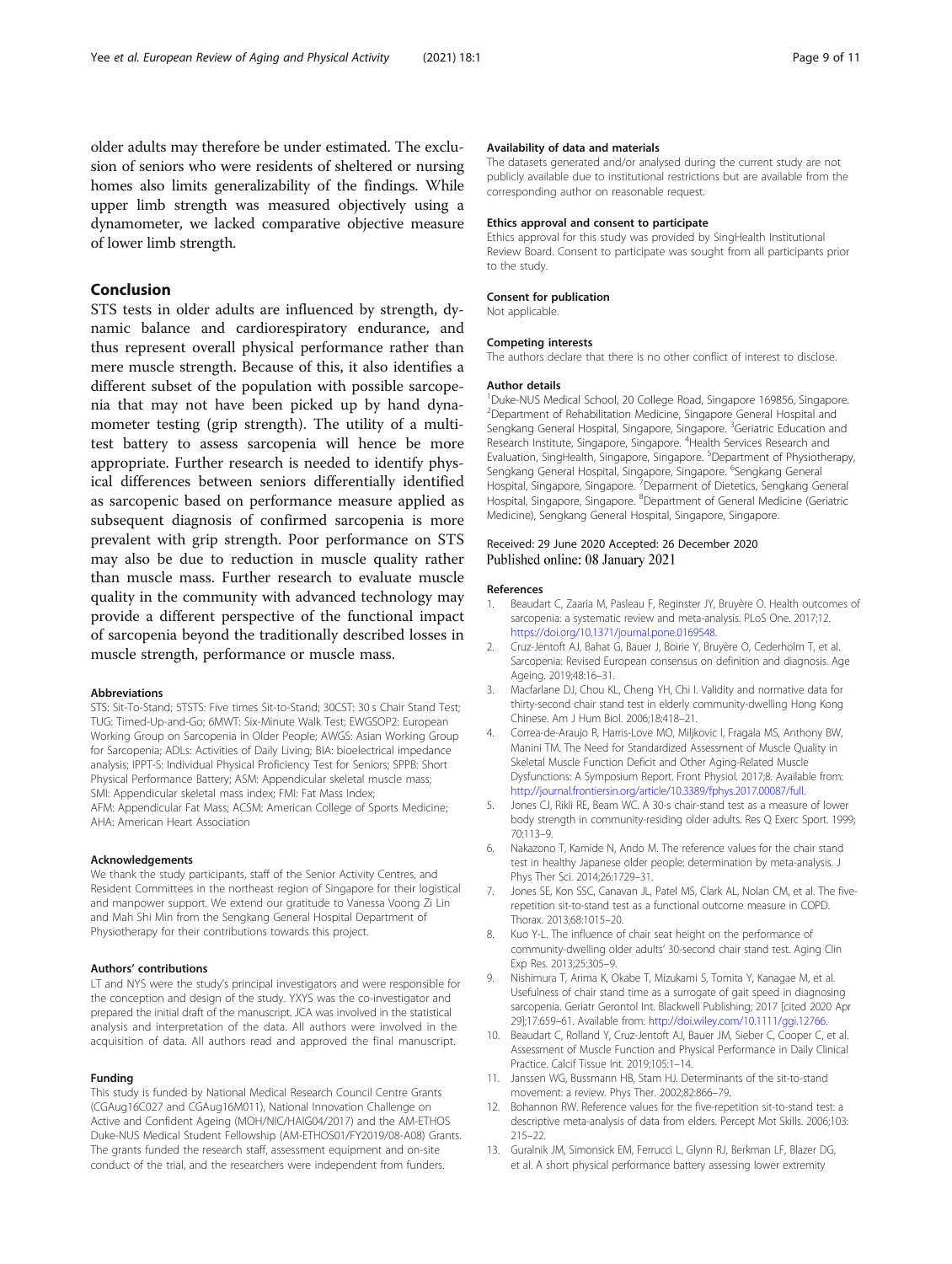<span id="page-9-0"></span>function: association with self-reported disability and prediction of mortality and nursing home admission. J Gerontol. 1994;49:M85-94.

- 14. Makizako H, Shimada H, Doi T, Tsutsumimoto K, Nakakubo S, Hotta R, et al. Predictive cutoff values of the five-times sit-to-stand test and the timed "up & go" test for disability incidence in older people dwelling in the community. Phys Ther. 2017;97:417–24.
- 15. Applebaum EV, Breton D, Feng ZW, Ta AT, Walsh K, Chassé K, et al. Modified 30-second sit to stand test predicts falls in a cohort of institutionalized older veterans. PLoS One. 2017.
- 16. Visser M, Kritchevsky SB, Goodpaster BH, Newman AB, Nevitt M, Stamm E, et al. Leg muscle mass and composition in relation to lower extremity performance in men and women aged 70 to 79: the health, aging and body composition study. J Am Geriatr Soc. 2002;50:897–904.
- 17. Chen L-K, Woo J, Assantachai P, Auyeung T-W, Chou M-Y, Iijima K, et al. Asian Working Group for Sarcopenia: 2019 Consensus Update on Sarcopenia Diagnosis and Treatment. J Am Med Dir Assoc. 2020;21:300–7.e2.
- 18. Hardy R, Cooper R, Shah I, Harridge S, Guralnik J, Kuh D. Is chair rise performance a useful measure of leg power? Aging Clin Exp res. Springer International Publishing. 2010;22:412–8.
- 19. Lord SR, Murray SM, Chapman K, Munro B, Tiedemann A. Sit-to-stand performance depends on sensation, speed, balance, and psychological status in addition to strength in older people. J Gerontol - Ser A Biol Sci Med Sci. 2002;57:M539-43.
- 20. Tay LB, Chua MP, Tay EL, Chan HN, Mah SM, Latib A, et al. Multidomain Geriatric Screen and Physical Fitness Assessment Identify Prefrailty/Frailty and Potentially Modifiable Risk Factors in Community-Dwelling Older Adults. Ann Acad Med Singapore. 2019;48:171–80.
- 21. Ng S, Cheung S, Lai L, Liu A, Ieong S, Fong S. Five Times Sit-To-Stand test completion times among older women: Influence of seat height and arm position. J Rehabil Med. 2015;47:262–6.
- 22. Roberts HC, Denison HJ, Martin HJ, Patel HP, Syddall H, Cooper C, et al. A review of the measurement of grip strength in clinical and epidemiological studies: towards a standardised approach. Age Ageing. 2011 [cited 2020 may 14];40:423–9. Available from: [http://www.ncbi.nlm.nih.gov/](http://www.ncbi.nlm.nih.gov/pubmed/21624928) [pubmed/21624928.](http://www.ncbi.nlm.nih.gov/pubmed/21624928)
- 23. Podsiadlo D, Richardson S. The Timed "Up & amp; Go": A Test of Basic Functional Mobility for Frail Elderly Persons. J Am Geriatr Soc. John Wiley & Sons, Ltd; 1991 [cited 2020 May 16];39:142–8. Available from: [http://doi.](http://doi.wiley.com/10.1111/j.1532-5415.1991.tb01616.x) [wiley.com/10.1111/j.1532-5415.1991.tb01616.x](http://doi.wiley.com/10.1111/j.1532-5415.1991.tb01616.x).
- 24. Middleton A, Fritz SL, Lusardi M. Walking speed: The functional vital sign. J. Aging Phys. Act; 2015. 314–22.
- 25. Crapo RO, Casaburi R, Coates AL, Enright PL, MacIntyre NR, McKay RT, et al. ATS statement: Guidelines for the six-minute walk test. Am. J. Respir. Crit. Care Med; 2002; 111–117.
- 26. Chen L-K, Lee W-J, Peng L-N, Liu L-K, Arai H, Akishita M. Recent Advances in Sarcopenia Research in Asia: 2016 Update from the Asian working Group for Sarcopenia. J Am Med Dir Assoc. 2016;17:767.e1-7.
- 27. Hausman GJ, Basu U, Du M, Fernyhough-Culver M, Dodson M V. Intermuscular and intramuscular adipose tissues: Bad vs. good adipose tissues. Adipocyte. 2014;3:242–55.
- 28. Jin M, Du H, Zhang Y, Zhu H, Xu K, Yuan X, et al. Characteristics and reference values of fat mass index and fat free mass index by bioelectrical impedance analysis in an adult population. Clin Nutr. 2019;38:2325–32.
- 29. Ramírez Torres M, Ruiz Valenzuela RE, Esparza-Romero J, López Teros MT, Alemán-Mateo H. The fat mass index, not the fat-free mass index, is associated with impaired physical performance in older adult subjects: evidence from a cross-sectional study. Clin Nutr. 2019;38:877–82.
- 30. Liu P, Ma F, Lou H, Liu Y. The utility of fat mass index vs. body mass index and percentage of body fat in the screening of metabolic syndrome. BMC Public Health. 2013;13:629.
- 31. Greenwood JLJ, Joy EA, Stanford JB. The physical activity vital sign: a primary care tool to guide counseling for obesity. J Phys Act Health. 2010;7: 571–6.
- 32. Faul F, Erdfelder E, Lang A-G, Buchner A. G\*power 3: a flexible statistical power analysis program for the social, behavioral, and biomedical sciences. Behav Res Methods. 2007;39:175–91.
- 33. Erdfelder E, FAul F, Buchner A, Lang A-G. Statistical power analyses using G\*Power 3.1: Tests for correlation and regression analyses. Behav Res Methods. 2009;41:1149–60.
- 34. Yanagawa N, Shimomitsu T, Kawanishi M, Fukunaga T, Kanehisa H. Relationship between performances of 10-time-repeated sit-to-stand and

maximal walking tests in non-disabled older women. J Physiol Anthropol. 2017;36:2.

- 35. Bohannon RW, Bubela DJ, Magasi SR, Wang Y-C, Gershon RC. Sit-to-stand test: performance and determinants across the age-span. Isokinet Exerc Sci. 2010;18:235–40.
- 36. McCarthy EK, Horvat MA, Holtsberg PA, Wisenbaker JM. Repeated Chair Stands as a Measure of Lower Limb Strength in Sexagenarian Women. Journals Gerontol Ser A Biol Sci Med Sci. 2004 [cited 2019 Dec 27];59:1207– 12. Available from: [https://academic.oup.com/biomedgerontology/article](https://academic.oup.com/biomedgerontology/article-lookup/doi/10.1093/gerona/59.11.1207)[lookup/doi/10.1093/gerona/59.11.1207.](https://academic.oup.com/biomedgerontology/article-lookup/doi/10.1093/gerona/59.11.1207)
- 37. van Lummel RC, Evers J, Niessen M, Beek PJ, van Dieën JH. Older adults with weaker muscle strength stand up from a sitting position with more dynamic trunk use. Sensors (Switzerland). 2018;.
- 38. Harris-Love MO, Benson K, Leasure E, Adams B, McIntosh V. The influence of upper and lower extremity strength on performance-based sarcopenia assessment tests. J Funct Morphol Kinesiol. 2018.
- 39. Felicio DC, Pereira DS, Assumpção AM, de Jesus-Moraleida FR, de Queiroz BZ, da Silva JP, et al. Poor correlation between handgrip strength and isokinetic performance of knee flexor and extensor muscles in community-dwelling elderly women. Geriatr Gerontol Int. John Wiley & Sons, Ltd; 2014 [cited 2020 May 17];14:185–9. Available from: <http://doi.wiley.com/10.1111/ggi.12077>.
- 40. Yeung SSY, Reijnierse EM, Trappenburg MC, Hogrel JY, McPhee JS, Piasecki M, et al. Handgrip Strength Cannot Be Assumed a Proxy for Overall Muscle Strength. J Am Med Dir Assoc. 2018;19:703–9.
- 41. Barbat-Artigas S, Rolland Y, Zamboni M, Aubertin-Leheudre M. How to assess functional status: a new muscle quality index. J Nutr Heal Aging. 2012;16:67–77.
- 42. Cheung C-L, Lam KSL, Cheung BMY. Evaluation of Cutpoints for low lean mass and slow gait speed in predicting death in the National Health and nutrition examination survey 1999–2004. J Gerontol Ser A. 2015;71:90–5 Available from: [https://doi.org/10.1093/gerona/glv112.](https://doi.org/10.1093/gerona/glv112)
- 43. Candow DG, Chilibeck PD. Differences in size, strength, and power of upper and lower body muscle groups in young and older men. J Gerontol - Ser A Biol Sci Med Sci. 2005;60:148–56.
- 44. Izquierdo M, Ibañez J, Gorostiaga E, Garrues M, Zûñiga A, Antón A, et al. Maximal strength and power characteristics in isometric and dynamic actions of the upper and lower extremities in middle-aged and older men. Acta Physiol Scand. 1999;167:57–68.
- 45. Glenn JM, Gray M, Binns A. Relationship of sit-to-stand lower-body power with functional fitness measures among older adults with and without sarcopenia. J Geriatr Phys Ther. 2017;40:42-50.
- 46. Zhang Q, Li YX, Li XL, Yin Y, Li RL, Qiao X, et al. A comparative study of the five-repetition sit-to-stand test and the 30-second sit-to-stand test to assess exercise tolerance in COPD patients. Int J COPD. 2018;13:2833–9.
- 47. Ekman MJ, Klintenberg M, Björck U, Norström F, Ridderstråle M. Six-minute walk test before and after a weight reduction program in obese subjects. Obesity; 2013 [cited 2020 May 18];21:E236–43. Available from: [http://doi.](http://doi.wiley.com/10.1002/oby.20046) [wiley.com/10.1002/oby.20046.](http://doi.wiley.com/10.1002/oby.20046)
- 48. Roldán-Jiménez C, Bennett P, Cuesta-Vargas AI. Muscular activity and fatigue in lower-limb and trunk muscles during different sit-to-stand tests. PLoS One. 2015;10. [https://doi.org/10.1371/journal.pone.0141675.](https://doi.org/10.1371/journal.pone.0141675)
- 49. Helbostad JL, Sturnieks DL, Menant J, Delbaere K, Lord SR, Pijnappels M. Consequences of lower extremity and trunk muscle fatigue on balance and functional tasks in older people: A systematic literature review. BMC Geriatr; 2010 [cited 2020 May 18];10:56. Available from: [http://bmcgeriatr.](http://bmcgeriatr.biomedcentral.com/articles/10.1186/1471-2318-10-56) [biomedcentral.com/articles/10.1186/1471-2318-10-56.](http://bmcgeriatr.biomedcentral.com/articles/10.1186/1471-2318-10-56)
- 50. Marcus RL, Addison O, Dibble LE, Foreman KB, Morrell G, LaStayo P. Intramuscular adipose tissue, sarcopenia, and mobility function in older individuals. J Aging Res. 2012;2012:1–6 Available from: [http://www.hindawi.](http://www.hindawi.com/journals/jar/2012/629637/) [com/journals/jar/2012/629637/.](http://www.hindawi.com/journals/jar/2012/629637/)
- 51. Harris-Love M, Avila N, Adams B, Zhou J, Seamon B, Ismail C, et al. The Comparative Associations of Ultrasound and Computed Tomography Estimates of Muscle Quality with Physical Performance and Metabolic Parameters in Older Men. J Clin Med. 2018;7:340 Available from: [http://](http://www.mdpi.com/2077-0383/7/10/340) [www.mdpi.com/2077-0383/7/10/340.](http://www.mdpi.com/2077-0383/7/10/340)
- 52. Lagerwaard B, Nieuwenhuizen AG, de Boer VCJ, Keijer J. In vivo assessment of mitochondrial capacity using NIRS in locomotor muscles of young and elderly males with similar physical activity levels. GeroScience. 2020;42:299– 310.
- 53. Safonova JA, Glazunova GM. Diagnostic Criteria and Prevalence of Sarcopenia in the Elderly. Adv Gerontol. 2020;10:228–33.